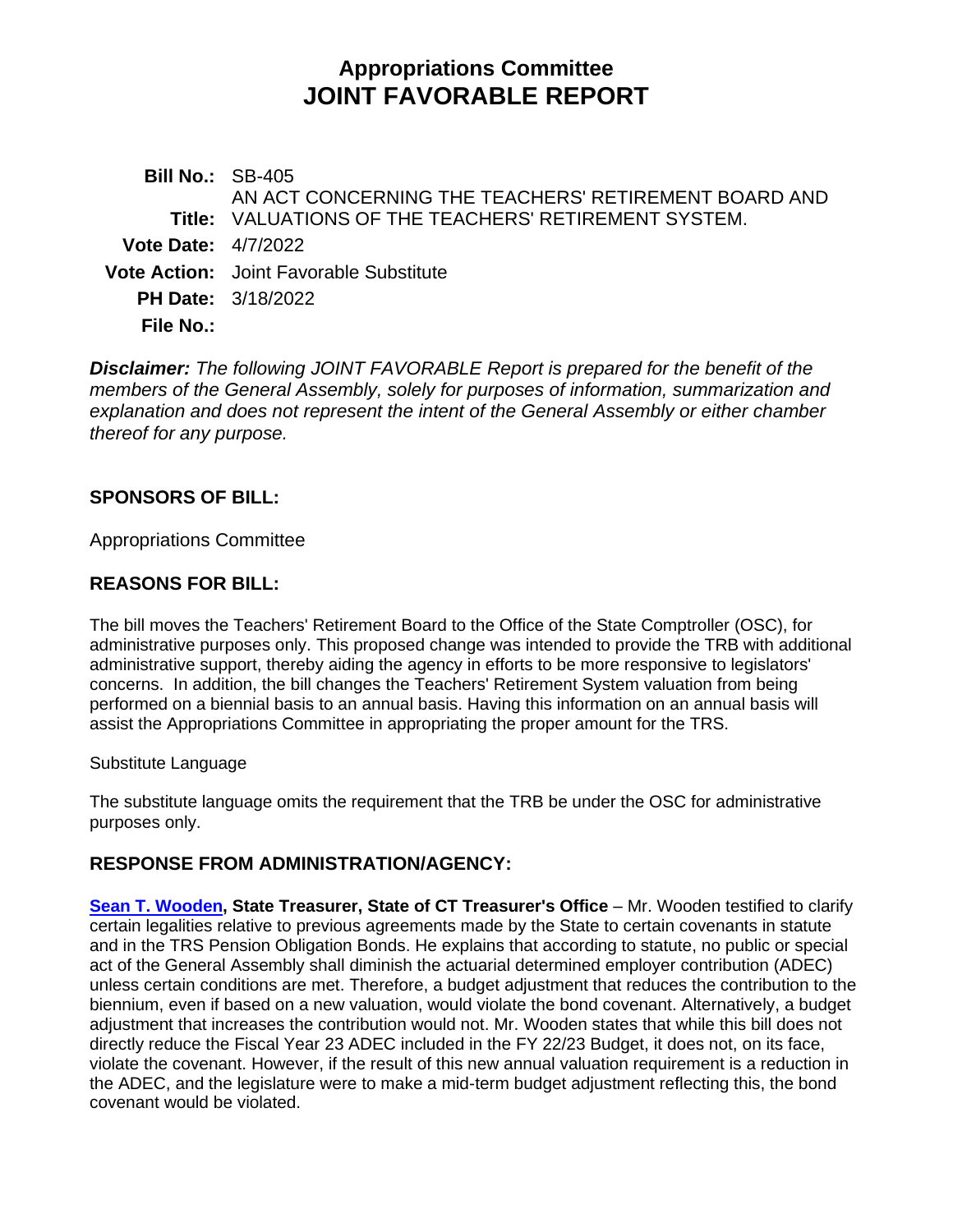**[Helen Sullivan,](https://cga.ct.gov/2022/APPdata/Tmy/2022SB-00405-R000318-Agency-CT%20Teachers%20%20Retirement%20Board-,%20Helen%20Sullivan,%20Administrator-TMY.PDF) Administrator, Teachers Retirement Board** – The TRB opposes this bill as they conclude that the requirement of biennial valuations is in concurrence with the biennial budgeting process. She explained that by requiring annual valuations, it limits the usefulness of the report but doubles the expense, also adding approximately \$60,000 to each biennial budget for increased administration. Ms. Sullivan argued that the requirement is not in line with industry standards. TRB also opposes the proposal of merging with the OSC divisional structure as it will actually increase the administrative burden. She attested that the TRB has been able to optimize internal processes efficiently, resulting in cost saving projects. However, she did concede that the TRB could benefit from other enhancements to operate more effectively, which include appropriate staffing levels to manage the \$2 billion dollars in annual payments and to migrate the current TRB Pension Administration Software system, which is over twenty-two years old, to CORE-CT to mirror both the State Employee and the Municipal Employee Retirement Systems (SERS/MERS).

## **NATURE AND SOURCES OF SUPPORT:**

**[Catherine D'Agostino and Sandra P. Bove,](https://cga.ct.gov/2022/APPdata/Tmy/2022SB-00405-R000318-D%20Agostino,Catherine%20-,%20Bove,%20Sandra-Assoc%20of%20Retired%20Teachers-TMY.PDF) Legislative Co-Chairs, Association of Retired Teachers of CT** – Ms. D'Agostino and Ms. Bove submitted testimony in support of this bill, however, they did also suggest statutory changes to add an additional elected retired teacher to the TRB. They explain that the current law pertinent to the ratio of active teachers to retired teachers, was last mandated in 1991, when the ratio was 3:1. Today, given the ratio is 4:3, they argue that the board would be more fairly balanced with retired teacher representation if one more retired teacher board member.

**[Paula Bacolini,](https://cga.ct.gov/2022/APPdata/Tmy/2022SB-00405-R000318-Bacolini,%20Paula-TMY.PDF) Retired CT Educator** – Ms. Bacolini submitted testimony to support the bill, but also to suggest additional adjustments to the language without proposing specific language. However, she did elaborate that the legislation should include a pathway that would allow retired teachers to provide input to the TRB regarding their experiences with the healthcare plans that are provided by the TRB. She hopes that this would encourage a productive, two-way conversation with input from retired teacher groups. As this is not allowed at current TRB meetings, with restrictions to three minute comments from retirees and no discussion allowed, she hopes this legislation can address these outstanding issues.

**[Walt Ciplicki,](https://cga.ct.gov/2022/APPdata/Tmy/2022SB-00405-R000318-Ciplinski,%20Walt-TMY.PDF) Retired CT Educator** – Mr. Ciplicki testified in support of this bill but also asked the committee to consider adding an additional two retired teacher seats to the TRB. He explained that by giving the OSC a seat on the TRB creates imbalance as state agencies will then hold four seats, and with active teachers holding another four seats and retired teachers only having two, an additional two would be appropriate. Additionally, Mr. Ciplicki expressed that moving TRB under the Comptroller will result in increased transparency on the part of TRB. With only one member on the TRB being an enrollee of a TRB health insurance plan, the remaining members do not experience the impact of their choices. He stated that the current established arrangement creates a disconnect that can be resolved by creating a constructive pathway that allows retired teachers to bring their real-world experience with the health plans back to the board.

**[Rosemary Powers,](https://cga.ct.gov/2022/APPdata/Tmy/2022SB-00405-R000318-Powers,%20Rosemary-TMY.PDF) Retired CT Educator** – Ms. Powers submitted testimony supporting SB 405 in that hope that this will result in transparency and easier access to TRB information about health insurance plans. Also, she asks that the committee consider her concerns to allow for retired teacher input before final TRB decisions are made.

## **NATURE AND SOURCES OF OPPOSITION:**

**[Robyn Kaplan-Cho,](https://cga.ct.gov/2022/APPdata/Tmy/2022SB-00405-R000318-Kaplan-Cho,%20Robyn,%20Retirement%20Specialist-Connecticut%20Education%20Association-TMY.PDF) Retirement Specialist, CT Education Association –** CEA testified in opposition of this bill. They stated that TRB continues to do an excellent job administering the pension